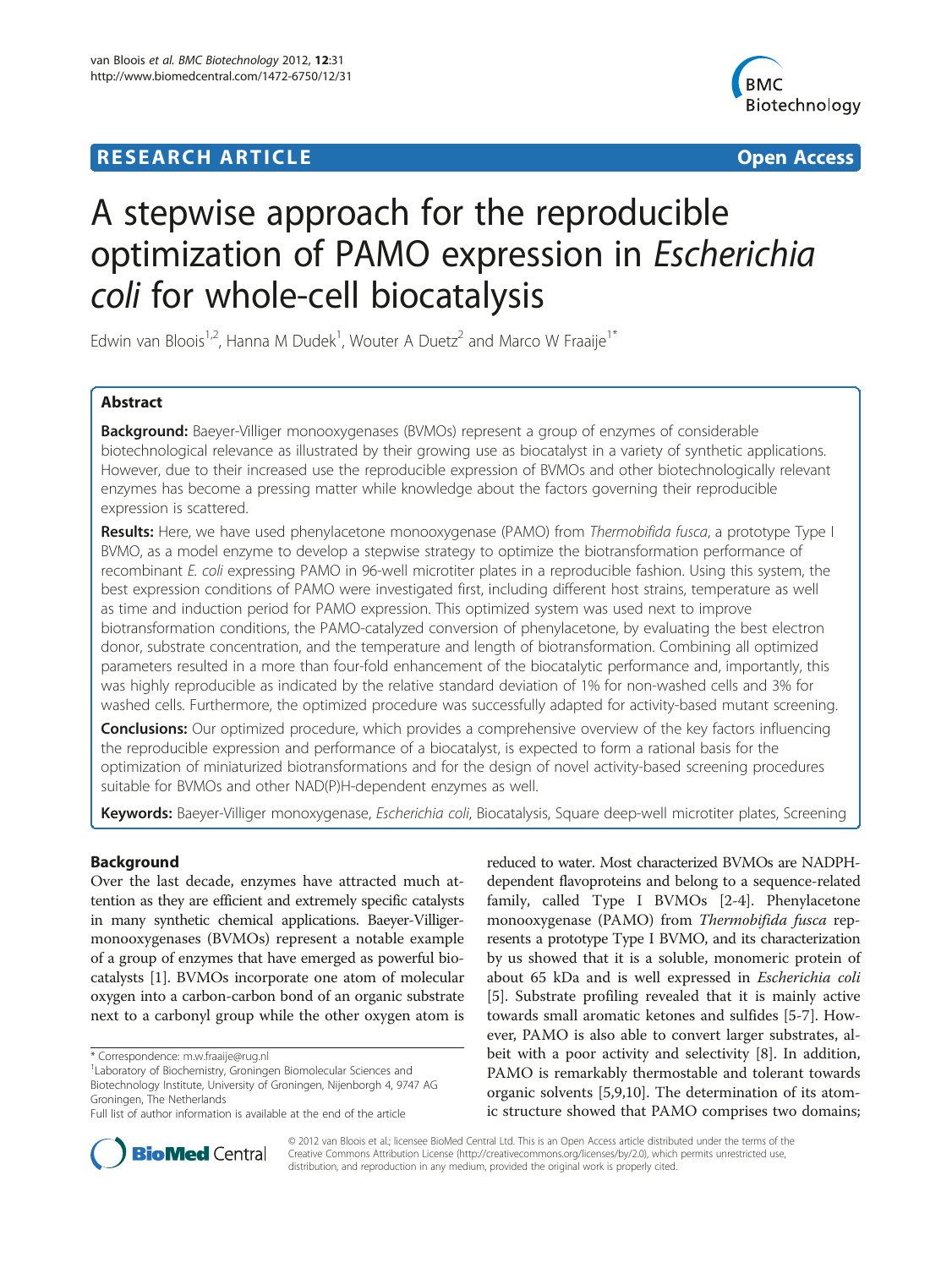an FAD and NADPH-binding domain with the active site sandwiched in between at the domain interface [\[11](#page-8-0)]. Moreover, a recent study, using complementary biochemical and structural experiments, revealed that PAMO and related enzymes function mainly as oxygen-activating enzymes. These can react with any appropriate substrate that is able to reach the catalytic center within the active site [\[12\]](#page-8-0). The detailed structural and mechanistic understanding of PAMO as well as its remarkable stability make this enzyme an attractive target for potential biocatalytic applications.

The reproducible expression of BVMOs and other biotechnologically relevant enzymes has become a pressing matter. Not only because of their growing use in a variety applications, but also in the design of novel screening methods for directed-evolution experiments to identify and isolate novel enzyme variants with the desired properties. Common strategies to optimize this typically rely on small scale reactions, using either purified enzyme, or whole cells expressing the enzyme of interest. Various studies on cyclohexanone monooxygenase (CHMO), a well-characterized BVMO from Acinetobacter sp., demonstrate that whole cell biocatalytic systems are particularly well-suited for this purpose. Different whole cell biocatalytic systems, using Saccharomyces cerevisiae or E. coli, have been employed successfully to investigate and improve critical parameters for its expression as well as conditions for CHMO-catalyzed biotransformations [[13-17](#page-8-0)]. Specifically, these systems were used either in microscale or bench-scale reactions for substrate profiling, analysis of substrate or product inhibition, comparison of different expression hosts, assessment of biocatalyst stability, analysis of oxygen supply, investigation of substrate uptake, quantification of kinetic data, and the detailed analysis of different microwell formats [\[15,17-24](#page-8-0)]. Combined, these studies emphasize the importance of a robust host organism in combination with a powerful expression system, and highlight the relevance of different factors governing the expression of the target enzyme, such as expression temperature, time and period of induction. Furthermore, they provide insight into conditions that control the efficiency of biotransformation, including the source of reducing power for in vivo coenzyme regeneration as well as substrate and product inhibition.

Although valuable, the overall picture provided by these studies is blurred because of the variety of host organisms, different expression systems, various model substrates and differing reaction conditions employed in several studies for the same biocatalyst. To provide a clear picture on this issue, we present in this study a rational and systematic approach to optimize the expression of a biocatalyst in a reproducible fashion. To this end, we have used PAMO as a model BVMO and

followed a stepwise strategy to improve the biotransformation performance of recombinant E. coli expressing PAMO. Using a microscale approach, the best expression conditions for PAMO were investigated first, including different host strains, temperature as well as time and induction period for PAMO expression. Next, this optimized system was used to improve conditions of the biotransformation step, the PAMO-catalyzed conversion of phenylacetone, by evaluating the best electron donor, substrate concentration, and the temperature and length of biotransformation. This resulted in an efficient and highly reproducible PAMO whole cell biocatalyst and, moreover, the optimized procedure was successfully adapted for mutant screening. The strategy presented in this study provides a valuable tool for the reproducible optimization of bioconversions and in the design of novel activity-based screening procedures suitable for BVMOs and probably other NAD(P)H-dependent enzymes as well.

# Results and discussion

# Experimental approach

The optimization strategy presented in this study revolves around a recombinant E. coli strain expressing PAMO because a whole cell biocatalyst is an excellent system for this purpose as it is experimentally simple and the use of whole cells instead of the purified enzyme eliminates its costly isolation. To enable whole cell biocatalysis, we used an arabinose-inducible PAMO expression plasmid because the  $P_{BAD}$  promoter allows a tightly controlled and titratable overexpression unlike expression plasmids with a lac-type promotor [[25\]](#page-8-0).

Phenylacetone is the preferred substrate of PAMO and is converted into benzyl acetate [[5\]](#page-8-0). This substrate was used as a model ketone throughout this study because we previously established that it is readily taken up by E. coli cells expressing PAMO and is converted into benzyl acetate with high efficiency [[26\]](#page-8-0). Moreover, the formation of benzyl acetate by these cells can be quantitatively assayed by gas chromatography [\[5](#page-8-0),[26](#page-8-0)[,27](#page-9-0)]. This procedure was, therefore, used to assess the effects of the different optimization steps on the activity of the PAMO whole cell biocatalyst. Furthermore, Stewart and co-workers have shown that non-growing cells are able to perform a CHMO-mediated model Beayer-Villiger oxidation more efficiently than growing cells [\[21\]](#page-8-0). Accordingly, we used non-growing cells for the PAMOcatalyzed biotransformation of phenylacetone.

In addition, all optimization steps were performed at a microscale level by using 96 square deep-well microtiter plates (96-sdMTPs) because this format is excellent for evaluating different conditions in parallel as well as bacterial growth [\[28\]](#page-9-0). All conditions experimentally addressed were evaluated on the basis of the rate with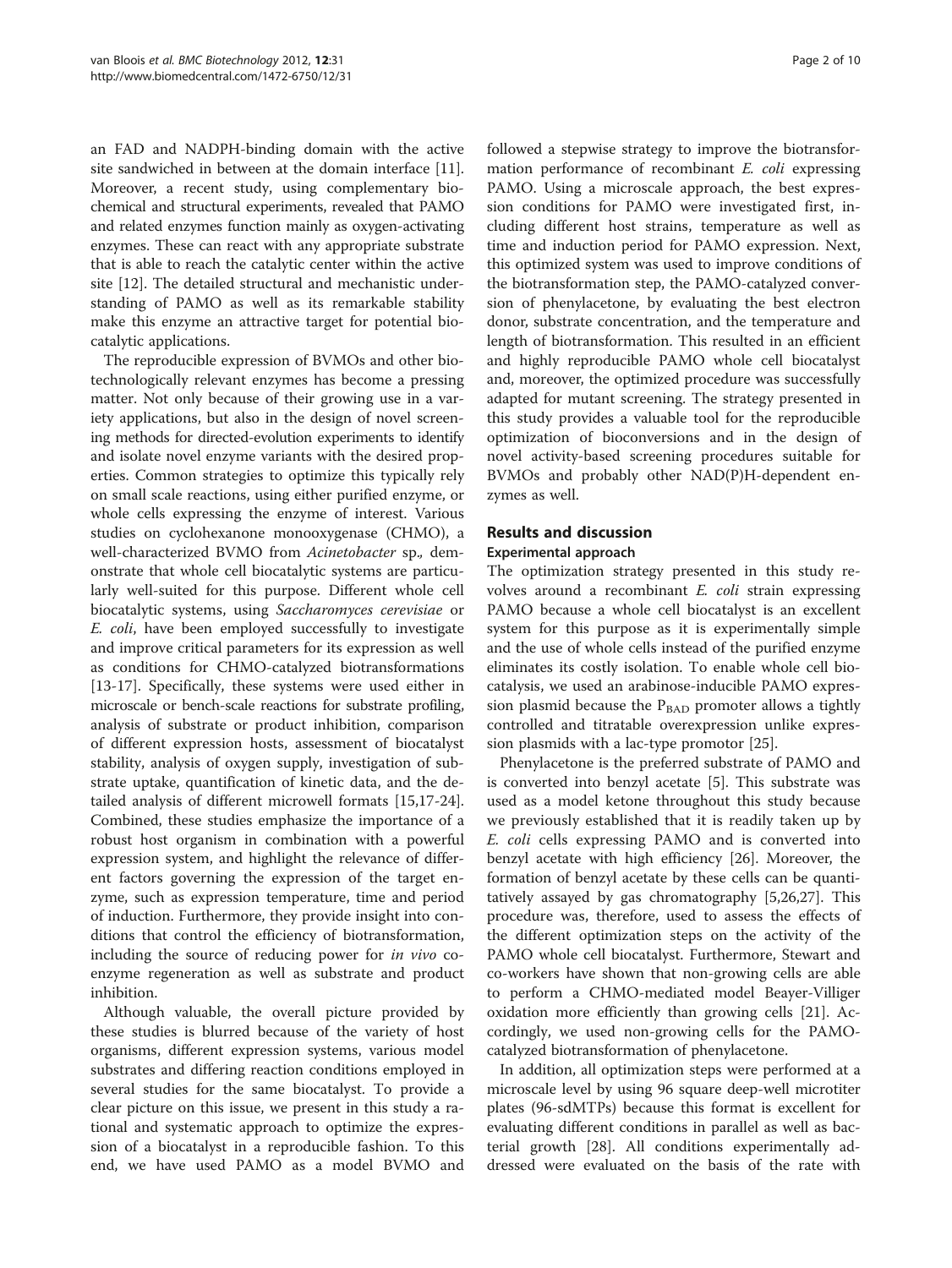which benzyl acetate was formed during biotransformation and conditions yielding the best production were included for the next step.

# Best expression host, inducer concentration and expression temperature

As a first step in our optimization strategy, we determined and improved critical factors that control the expression of PAMO. Out of these factors a powerful expression host is of key importance for high-level overexpression. E. coli is the most frequently used expression host primarily because of capability to produce recombinant proteins in high yields. However, it has been established that the production of the same target protein in various E. coli expression strains can differ dramatically [[25,](#page-8-0)[29\]](#page-9-0). Therefore, we established the best PAMO expression host out of three standard E. coli expression strains (Top10, MC1061 and BL21(DE3). Furthermore, the expression rate of the target protein is also determined by the inducer concentration (L-arabinose) and temperature [[25,](#page-8-0)[29\]](#page-9-0), which were considered in our initial analysis as well. To study these parameters, cells of the aforementioned expression strains, harboring a PAMO expression plasmid, were grown to saturation in 96-sdMTP at 25, 30 or 37°C in the presence of increasing amounts of L-arabinose to induce PAMO expression. For subsequent biotransformations, cells were centrifuged and resuspended in assay mixture, containing 5 mM phenylacetone, and samples were incubated for 3 hours at 37°C. Following biotransformation, cells were removed by centrifugation, the supernatant was extracted with ethyl acetate and the amount of benzyl acetate was analyzed by GC. As shown in Figure [1](#page-3-0), no production of benzyl acetate was detected when cells were grown in the absence of arabinose, indicating that background expression of PAMO is virtually absent in all strains. Similarly, no production of benzyl acetate was observed under all experimental conditions with BL21(DE3) as an expression host. In contrast, a significant formation of benzyl acetate was observed with Top10 and MC1061 grown at 25°C or 30°C (Figure [1](#page-3-0) A and B) in the presence of 0.002-0.2% L-arabinose. At a growth temperature of 37°C, however, production of benzyl acetate was only observed for Top10 induced for PAMO expression with 0.02 or 0.2% L-arabinose (Figure [1](#page-3-0) C).

To analyze the lack of product formation with BL21 (DE3) and the contrasting results obtained with Top10 and MC1061 when grown at 37°C, we investigated the expression levels of PAMO in these strains. Therefore, cells were grown to saturation in 96-sdMTP at 30°C or 37°C in the presence of 0.2% arabinose to induce PAMO expression, a cell lysate of these cells was prepared and analyzed by SDS-PAGE (Figure [1](#page-3-0) D left panel). This clearly showed that PAMO (indicated by an asterisk)

was not expressed in BL21(DE3), thereby explaining the absence of benzyl acetate after biotransformation. This is probably caused by a poor induction of PAMO expression at 0.2% arabinose as BL21(DE3) is able to metabolize arabinose, which, may, therefore, impair induction of PAMO production. In contrast, PAMO was nicely expressed in Top10 and MC1061 when grown at both temperatures, which offered no explanation for the striking difference in the production of benzyl acetate. Although PAMO is expressed in MC1061 at 37°C, it is conceivable that PAMO is produced in a non-active form due to aggregation as insoluble inclusion bodies. Alternatively, the uptake of phenylacetone by MC1061 cells may be impaired after growth at this temperature. To distinguish between these two possibilities, the cell lyates prepared from Top10 and MC1061 cells were subjected to an ultracentrifugation step to obtain a soluble and insoluble fraction. SDS-PAGE analysis of these fractions showed that PAMO (indicated by an asterisk) was almost exclusively present in the soluble fraction of Top10 and MC1061 grown at 30°C or 37°C (Figure [1](#page-3-0) D right panel). This, therefore, may suggest that benzyl acetate was not produced during biotransformation due to an impaired uptake of phenylacetone by MC1061 cells following growth at 37°C.

Based on these results, we decided to use Top10 as an expression host for PAMO considering its overall robust performance in combination with 0.2% L-arabinose and 30°C as standard conditions for expression in 96-sdMTP.

# Optimal induction time, induction period and effect of external riboflavin addition

It has been established that there is a tight correlation between the production of recombinant proteins by E. coli and the time of induction e.g. the cellular growth stage at which induction is initiated. For example, it appears advantageous to induce the expression of the target protein when cells have entered the log phase because at this stage cells are rapidly growing, which requires a highly active translation machinery and this can be exploited for the high-level production of recombinant proteins [[25](#page-8-0),[29](#page-9-0)]. However, several studies show that the latter can also be obtained with late log or stationary phase cells, displaying a (greatly) reduced growth rate [[30-32](#page-9-0)]. We, therefore, investigated the optimal induction time for PAMO expression. To this end, Top10 cells harboring a PAMO expression plasmid were grown to  $OD_{660}$  values of 0.4, 0.8 or 3.0, corresponding to mid log phase, late log phase or stationary phase, respectively. Aliquots of these cells were removed and induced for PAMO expression with 0.2% L-arabinose at 30°C in 96-sdMTP for 3 hours. Following PAMO expression, cells were harvested and used for the biotransformation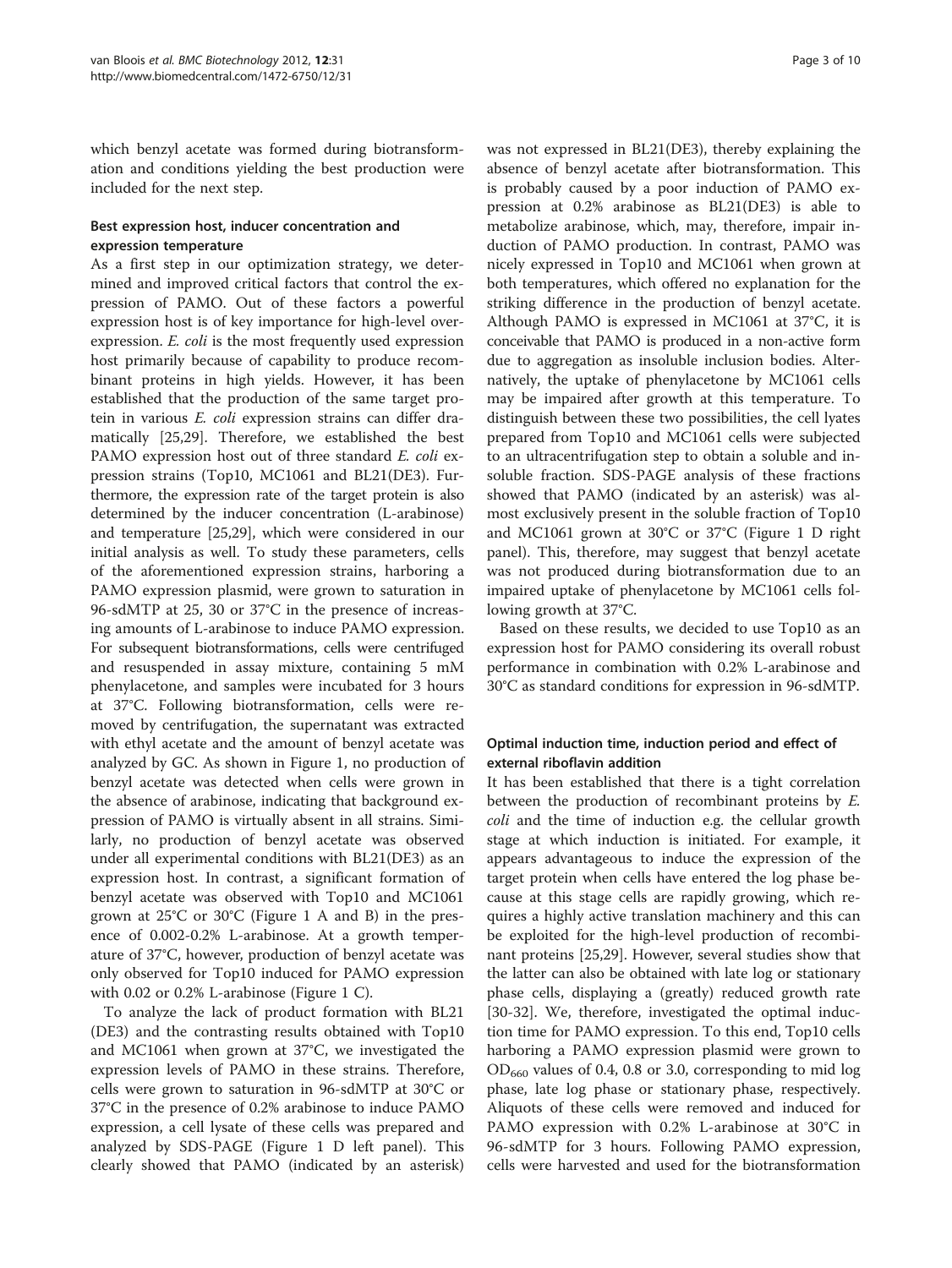<span id="page-3-0"></span>

of phenylacetone as described above. Analysis of benzyl acetate production revealed that late log and stationary phase cells displayed a poor production of benzyl acetate unlike mid log cells (Figure [2A](#page-4-0)). This is consistent with the results from other studies, showing that the log phase is the preferred time point to start the production of recombinant proteins in E. coli [[25](#page-8-0)[,29](#page-9-0)].

Next, we studied the length of the induction period because this is of significance with respect to high-level overexpression of target proteins. To analyze the best induction period for the expression of PAMO, Top10 cells were grown to mid log phase and induced for PAMO expression at 30°C in 96-sdMTP. Cells were collected, starting 2 hours after induction, at 1 hour intervals and used for the bioconversion of phenylacetone after which the benzyl acetate content was analyzed (Figure [2B](#page-4-0)). This showed that the production of benzyl actetate was relatively constant up to 6 hours after induction. However, 4 hours of induction resulted in its best formation, whereas benzyl acetate was no longer formed after 16 hours of induction probably due to a loss of PAMO expression.

It has been reported that exogenously added riboflavin, an FAD precursor which is taken up by E. coli unlike FAD, improves the activity of different heterologously expressed flavoproteins like pyridoxine 4-oxidase from Microbacterium luteolum [[33](#page-9-0)]. Therefore, we studied whether the performance of our PAMO whole cell biocatalyst could be improved by the addition of riboflavin during the induction phase. As shown in Figure [2C](#page-4-0), the production of benzyl acetate was not significantly improved by increasing amounts of riboflavin, suggesting that sufficient FAD is available within E. coli cells to sustain a proper PAMO expression.

Collectively, these data show that PAMO expression should be initiated by addition of L-arabinose at mid log phase for a period of 4 hours. Moreover, the addition of riboflavin is not required to improve the activity of our whole cell system.

#### Best biotransformation conditions

We next analyzed and improved basic conditions for the biotransformation step, using our recombinant E. coli strain in combination with the optimized expression protocol from the previous stage. BVMOs are typically NADPH-dependent and require an efficient system for cofactor regeneration. To this end, several elegant solutions have been presented that circumvent the addition of costly cofactors and work well for cell-free systems and purified enzymes. These include a new generation of self-sufficient BVMO systems, comprising a fusion between a thermostable variant of phosphite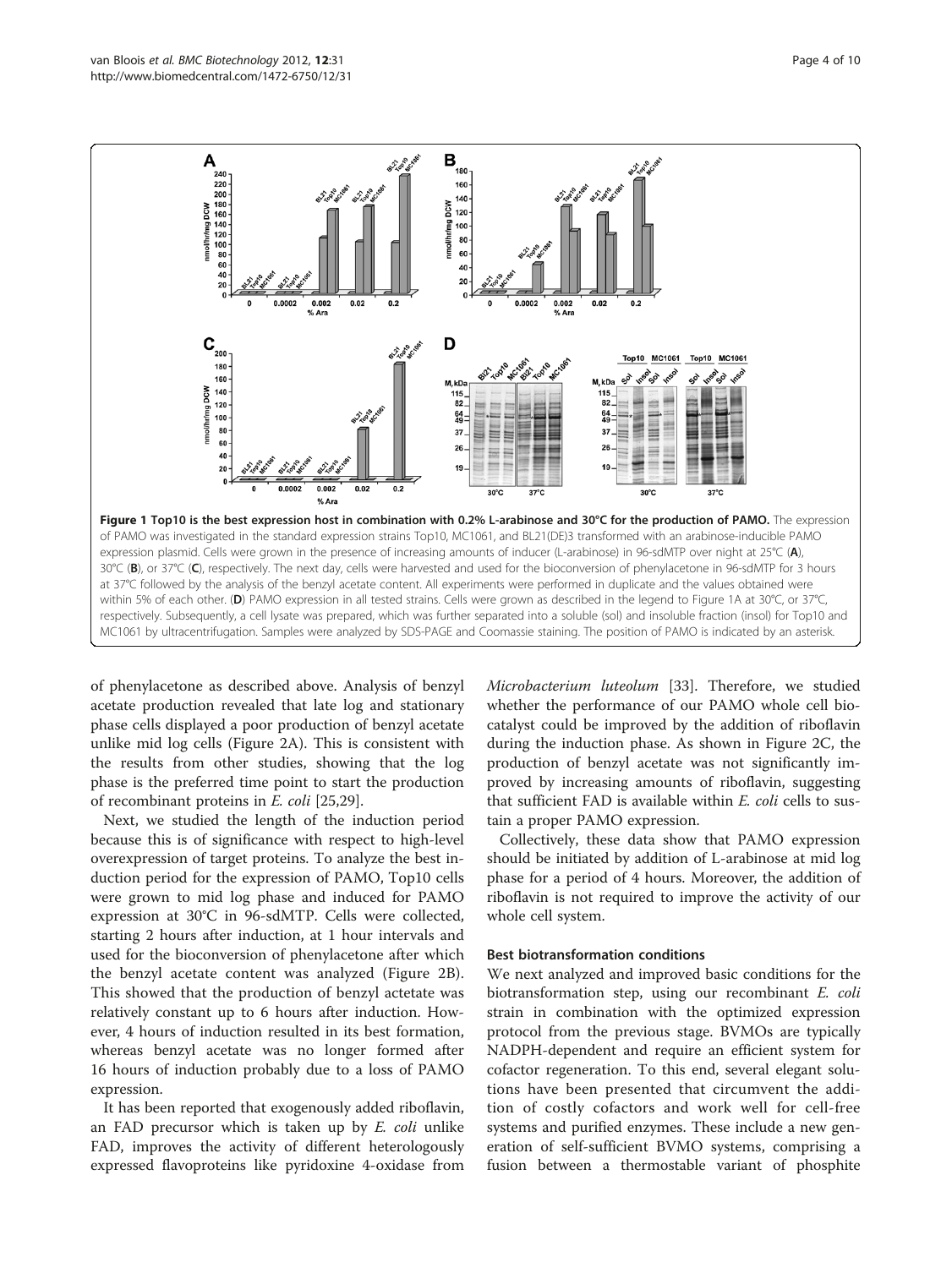<span id="page-4-0"></span>

dehydrogenase and different BVMOs [[34,35\]](#page-9-0). However, many BVMO-based whole cell systems rely on in vivo coenzyme regeneration by the host, which can be improved by coexpression of glucose-6-phosphate dehydrogenase or external addition of carbohydrates [\[18-22,24](#page-8-0)]. We preferred to explore the latter approach as it is experimentally simpler than coexpression of glucose-6 phosphate dehydrogenase or photochemical coenzyme regeneration [[36](#page-9-0),[37](#page-9-0)]. Therefore, we investigated the effect of different externally added carbohydrates (glucose, glycerol and succinate) on the biocatalytic performance of our PAMO whole cell system. These carbohydrates were added during biotransformation, after which their effect on the production of benzyl acetate was evaluated (Figure [3A](#page-5-0)). This revealed that addition of glucose or succinate hardly improved the biocatalytic performance when compared to the negative control that did not contain any externally added source of reducing power. Remarkably, the addition of glycerol quadrupled the production of benzyl acetate by our whole cell system relative to the negative control, indicative of efficient coenzyme regeneration upon addition of glycerol as shown before [[15,18,19\]](#page-8-0). Moreover, our data indicate that

glucose and succinate are not efficiently utilized by E. coli for the regeneration of NADPH unlike glycerol. Possibly, these carbohydrates serve other metabolic purposes in addition to biotransformation-related NADPH regeneration. The latter is consistent with a recent study involving a recombinant E. coli strain expressing the Pseudomonas sp. styrene monooxygenase genes styAB and glucose as a source of reducing power. These were employed to show that biocatalysis-related NAD(P)H consumption of this system was unexpected high, thereby pointing towards other metabolic roles of glucose during redox biocatalysis [\[38\]](#page-9-0).

Furthermore, we investigated the effect of increasing amounts of phenylacetone on the activity of our PAMO whole cell system because it was recently shown that high concentrations of relevant substrates were deleterious for the biocatalytic activity of other BVMO whole cell systems [\[18,22,24\]](#page-8-0). To analyze this, cells expressing PAMO were resuspended in an assay mix containing increasing concentrations of phenylacetone and following biotransformations, the benzyl acetate content of these samples was assessed (Figure [3B](#page-5-0)). This showed that 15 mM of phenylacetone impairs the production of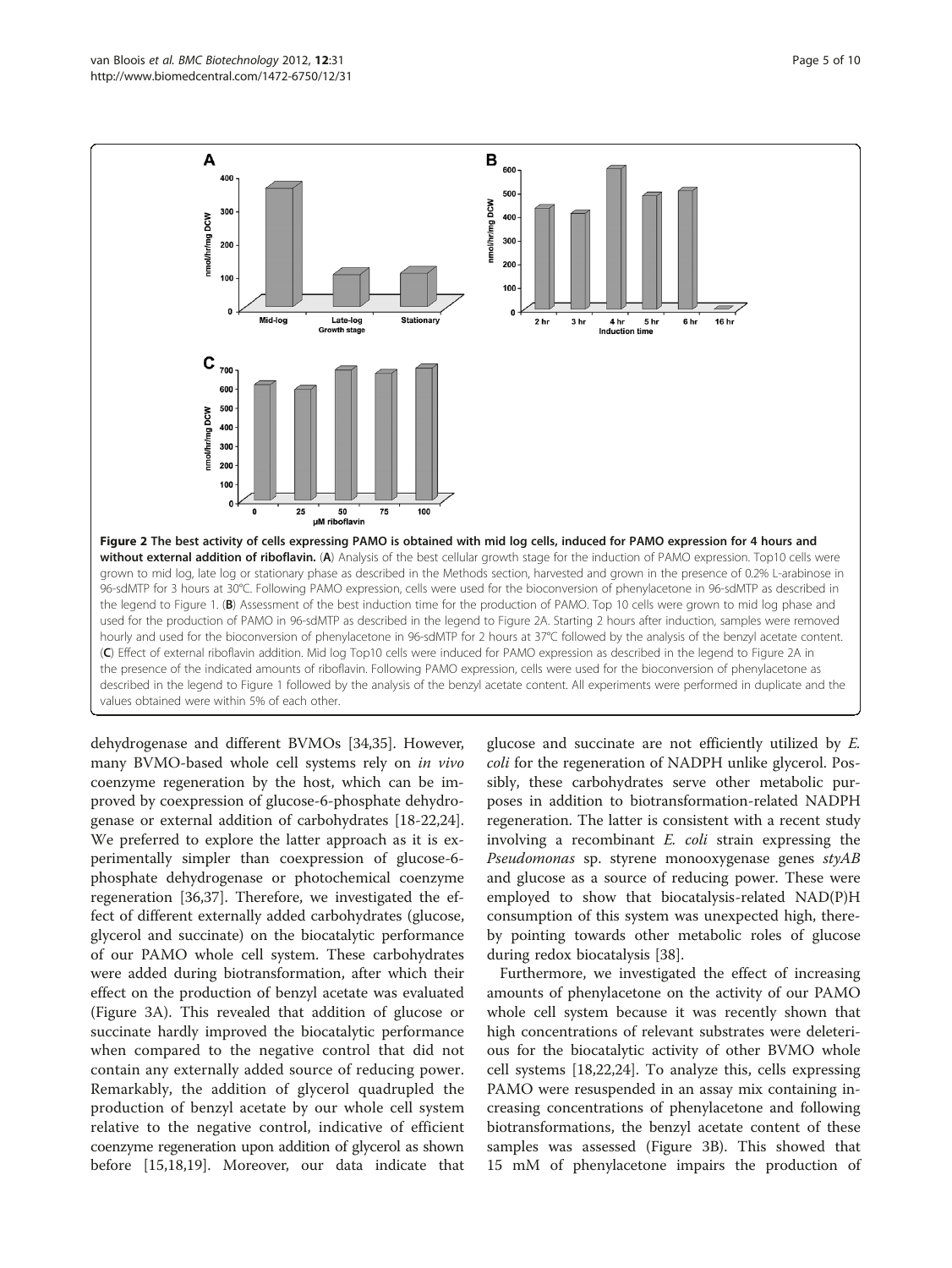<span id="page-5-0"></span>

benzyl acetate. In contrast, the performance of our whole cell system increased substantially when 3 or 5 mM of phenylacetone were used as evidenced by the higher production of benzyl acetate under these conditions. In addition, we also analyzed whether the production of benzyl acetate could be improved by increasing the amount of cells for biotransformation. This revealed that the best formation of benzyl acetate was obtained with 0.1 mg DCW and, moreover, its production was adversely affected by increasing the amount of cells (data not shown).

It has been well established that the temperature is a highly significant factor influencing the activity of enzymes and therefore also of whole cell biocatalytic systems [\[39](#page-9-0)]. Consequently, we investigated the effect of the temperature on the biotransformation activity of our whole cell system by performing the bioconversion of phenylacetone at 25, 30, and 37°C. As shown in Figure 3C, the production of benzyl acetate was relatively moderate at 25 and 30°C. At 37°C, however, a three-fold increase in the formation of benzyl acetate was obtained, which is reflective of the optimal temperature of E. coli and increased phenylacetone monooxygenase activity.

Finally, we sought to identify the best biotransformation period in order to obtain the best production of benzyl acetate. For this purpose, we performed a time course experiment in which the production of benzyl acetate by our whole cell biocatalyst was analyzed at 1 hour intervals (Figure 3D). This revealed that the amount of benzyl acetate increased almost linearly over time for up to 4 hours, indicating that its formation rate was remarkably constant during this period.

Combined, these data suggest that glycerol is the best external source of reducing power for the regeneration of NADPH during the PAMO-catalyzed biotransformation of phenylacetone. Furthermore, the best biocatalytic performance was observed at 37°C in combination with 5 mM of substrate. In contrast, the performance of our PAMO whole cell biocatalyst was strongly affected by decreasing the temperature, or increasing the substrate concentration as well as the amount of cells for biotransformation.

### Efficiency of PAMO whole cell biocatalyst

After having established the best conditions for expression and biotransformation, we next wished to assess the efficiency of our PAMO whole cell biocatalyst. To this end, Top10 cells expressing PAMO were grown under optimized conditions in 96- sdMTP and after 4 hours of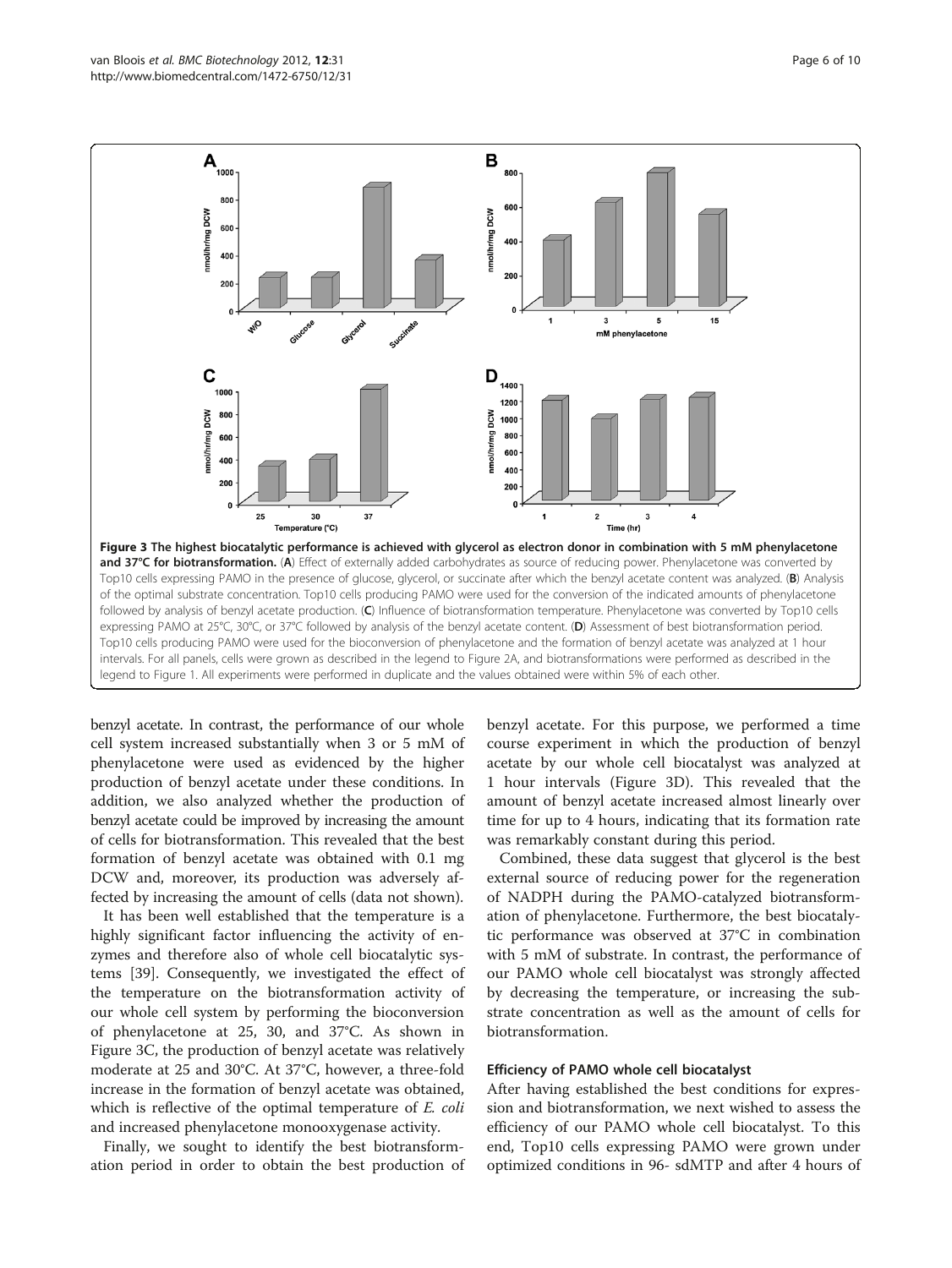induction cell samples were collected. Subsequently, samples were analyzed by SDS-PAGE and Coomassie staining after which the amount of PAMO was quantified by gel band volume analysis. This revealed that 730 ng (12 pmol) of PAMO was produced by 1  $OD_{660}$  unit of E. coli Top10 cells. Theoretically, 12 pmol PAMO is able to produce 130 nmol of benzyl acetate per hour given its  $k_{\text{cat}}$  of 3 s<sup>-1</sup> for phenylacetone [\[27](#page-9-0)]. This theoretical production rate compares favorably with the experimentally determined formation rate of 117 nmol of benzyl acetate per hour and shows that the biocatalytic performance of our whole cell system is most likely not impaired by oxygen transfer and substrate accessibility as suggested for other whole-cell systems [[23](#page-8-0)[,40](#page-9-0)]. As noted above, the biocatalytic performance was adversely affected by increasing the amount of cells for biotransformation which may point towards a limited oxygen transfer under these conditions.

# Analysis of reproducibility and use in activity-based mutant screening

Reproducibility is an important requirement for an (industrial) biocatalytic process and in the design of novel screening procedures for directed-evolution experiments. We, therefore, studied first the reproducibility of the biocatalytic performance of our whole cell system. To this end, all optimized parameters for the expression as well as biotransformation were combined and biotransformations were performed in fourfold using either washed E. coli cells expressing PAMO (Figure 4B) or non-washed cells (Figure 4A). Subsequent analysis of the benzyl acetate content revealed that the production of this compound by cells that were washed with buffer prior to biotransformation was slightly less when compared to cells that did not receive this treatment as evidenced by a benzyl acetate productivity of 795 nmol/hr/ mg DCW for non-washed cells and 855 nmol/hr/mg DCW for washed cells. Moreover, the results obtained were highly reproducible as indicated by the relative

standard deviation of 1% for non-washed cells and 3% for washed cells.

Encouraged by these results, we wished to determine next if our optimized protocol could be adapted successfully for screening purposes. Therefore, we investigated whether *E. coli* cells expressing the previously described PAMO mutant M446G [\[27\]](#page-9-0) could be distinguished from cells expressing the wild-type enzyme based on their activity towards 1-indanone when all optimized conditions for expression and biotransformation were combined compared to the same set-up under non-optimized conditions (e.g. stationary phase cells in combination with 0.02% L-arabinose and 37°C for protein expression in 96 sdMTP). Of note, it has been established that 1-indanone is not converted by wild-type PAMO unlike the M446G variant, resulting in the unexpected lactone 1-isochromanone [[26,](#page-8-0)[41\]](#page-9-0). Cells expressing the PAMO mutants P440L and P440N were included as an additional control for specificity of the procedure because of their broadened substrate scope and therefore potential activity with 1-indanone [[42\]](#page-9-0). Following biotransformation, the 1-isochromanone content in all samples was analyzed by GC, showing that 1-indanone was not converted by the wild-type enzyme like the P440L and P440N variant under all conditions tested. However, 1-isochromanone was detected following bioconversion of 1-indanone by cells expressing the M446G mutant as expected. Interestingly, a two-fold increase in the amount of 1 isochromanone was obtained when cells producing the M446G variant were subjected to the optimized protocol relative to non-optimized conditions. Importantly, the observed lack of 1-indanone conversion is not caused by a poor expression because all PAMO variants were equally well expressed under these experimental conditions (data not shown), thereby pointing towards a low reactivity of PAMO P440L and P440G with 1-indanone like the wild-type enzyme and possibly a lowered uptake of the substrate under non-optimized conditions. These data, nevertheless, emphasize the potential of our

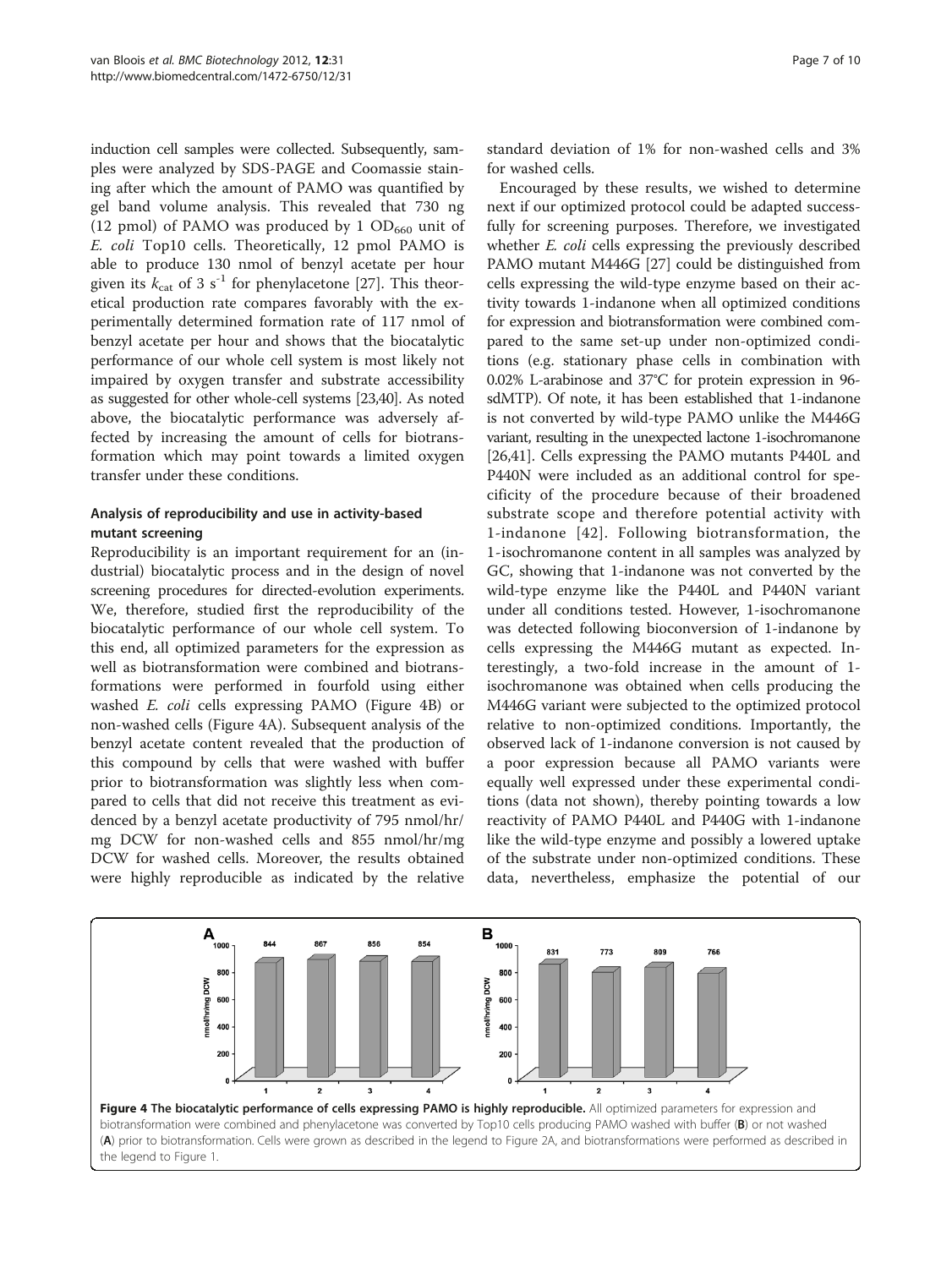optimized procedure in the design of novel activitybased screening procedures for BVMOs and other NAD (P)H-dependent enzymes.

# Conclusions

Driven by the growing demand for the reproducible expression of biocatalysts, we provide here a comprehensive overview of key factors that control the reproducibility and performance of a whole cell biocatalyst. Using recombinant E. coli producing PAMO, we have developed a stepwise strategy to optimize the expression of PAMO in a reproducible fashion. This system was first used to explore the parameters that are of importance for PAMO expression like: host strain, inducer concentration, temperature as well as time and length of induction. Furthermore, this whole cell system was used to improve biotransformation conditions by evaluating the best electron donor, substrate concentration, and the temperature and length of biotransformation. Our results show that the type of expression host, cellular growth stage at which induction is initiated and the length of the induction period are amongst the most important factors that control the expression of PAMO. In addition, we found that the type of carbohydrate used as a source of reducing power (for regeneration of NAD(P) H) during biotransformation and temperature are crucial for a high biocatalytic performance. Specifically, a more than four-fold enhancement of the biocatalytic performance was obtained when all optimized parameters were combined, which was highly reproducible as indicated by the relative standard deviation of 1% for non-washed cells and 3% for washed cells. Of note, additional factors known to influence the biocatalytic performance of a whole cell system such as, for example, medium composition, coexpression of chaperones, oxygen transfer, and substrate accessibility [\[23](#page-8-0)[,40,43\]](#page-9-0) were not considered in this study and therefore further improvement of our whole cell system is conceivable. Moreover, we show here that our optimized procedure can be adapted for activity-based screening procedures for BVMOs.

In summary, the optimization strategy presented here provides a clear picture on crucial factors controlling the reproducible expression and performance of a whole cell biocatalyst. Therefore, it is expected to form a rational basis for the optimization of biotransformations and for the design of novel activity-based screening procedures suitable for BVMOs and probably other NAD(P)Hdependent enzymes as well.

# Methods

#### Enzymes, chemicals and media

Restriction enzymes were from Roche applied science and New England Biolabs. Pfu Turbo DNA polymerase was purchased from Stratagene. All chemicals were

obtained from ACROS organics, Jülich Fine Chemicals, Roche Applied Sciences, and Sigma-Aldrich. Bacto tryptone and yeast extract, which were used for the preparation of media, were purchased from Becton, Dickinson & Company. All strains were routinely grown in Luria Bertani medium (LB; per liter, 10 g tryptone, 5 g yeast extract, 5 g NaCl) under aerobic conditions unless indicated otherwise. Where appropriate, ampicillin (100 μg/ml) was added to the culture medium.

#### Strains and plasmids

Strain TOP10 (Invitrogen) was used as a routine host for all plasmid constructs. Strains Top10, MC1061 [\[44](#page-9-0)], and BL21(DE3) [\[45\]](#page-9-0) were used for whole cell biotransformations in 96-sdMTP. The arabinose-inducible expression plasmid pPAMO [\[5\]](#page-8-0) was used for the expression of PAMO in all strains. The previously described PAMO mutants M446G, P440N, and P440L were used for screening purposes [\[27,42\]](#page-9-0). All PAMO mutants were obtained by site-directed mutagenesis, using the QuikChange kit (Stratagene) and pPAMO as template. Nucleotide sequences were verified by DNA sequencing (GATC, Konstanz). Primer sequences are available upon request.

#### Biomass conversions

Biomass concentrations were analyzed spectrophotometrically (Hitachi U-1100) at 660 nm and converted to dry cell weight (DCW) using the equation 1 OD<sub>660</sub> = 0.3 g DCW/L [[46,47\]](#page-9-0).

#### Whole cell biotransformations in 96-sdMTP

For whole cell biotransformations, cells were typically grown to saturation at 37°C and back-diluted 1:100 into fresh LB containing appropriate antibiotics. These cultures were grown to an  $OD_{660}$  value of 0.4 (corresponding to mid log phase) at 17 °C overnight. The following day, 1  $OD_{660}$  unit of cells was harvested and resuspended in 800 μl of fresh LB, containing appropriate antibiotics and 0.2% L-arabinose to induce the expression of PAMO. Cultures were grown for 4 hours in 96 sdMTP (Waters, 2 ml square collection plate) at 30°C in a Titramax 1000 shaker (Heidolph) at 1050 rpm, 1.5 mm shaking diameter. Subsequently, cells were harvested and resuspended in 500 μl phosphate-buffered saline, containing 10 mM glycerol, 5 mM phenylacetone, or 5 mM 1-indanone for screening purposes. Bioconversions were performed in 96-sdMTP (Waters, 2 ml square collection plate) for 3 hours at 37°C with shaking essentially as described [[26](#page-8-0)]. Following bioconversions, cells were removed by centrifugation and samples were processed and analyzed by gas chromatography as described [[26](#page-8-0)[,27\]](#page-9-0). Unless indicated otherwise, all experiments were performed in duplicate and the values obtained were within 5% of each other.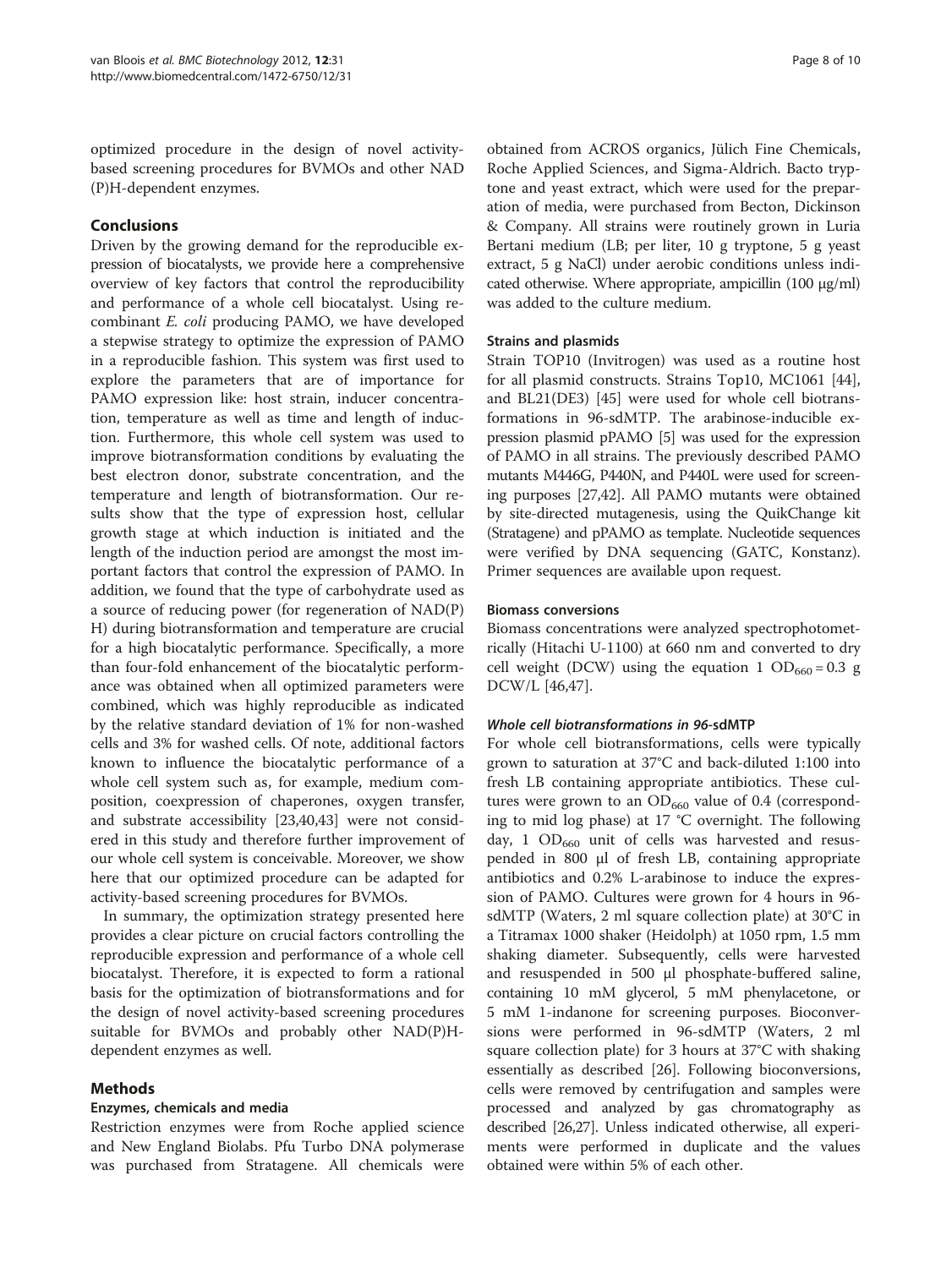#### <span id="page-8-0"></span>Cell fractionations and SDS-PAGE

Cells were grown to saturation at 37°C overnight and the next day back-diluted 1:100 into fresh LB containing appropriate antibiotics and 0.2% L-arabinose to induce the expression of PAMO. Cultures were grown in 96 sdMTP as described above and following the expression of PAMO, cells were harvested and resuspended in 1 ml of 50 mM Tris–HCl, pH = 7.5. This cell suspension was subjected to two brief rounds of sonication, followed by a clarifying spin to obtain a clarified cell lysate. This lysate was further fractionated into a soluble and insoluble fraction by ultracentrifugation (100,000 x  $g$  for 30 min at 4°C). Cellular fractions were normalized on the basis of the  $OD_{660}$  and samples of these fractions, containing equal  $OD_{660}$  units, were analyzed on standard 12% SDS-PAGE gels followed by Coomassie blue staining to visualize protein bands.

#### Abbreviations

BVMO: Baeyer-Villiger monooxygenases; CHMO: Cyclohexanone monooxygenases; PAMO: Phenylacetone monooxygenases; SdMTP: Square deep-well microtiter plates.

#### Competing interests

Dr. Wouter A. Duetz has a financial interest in Enzyscreen BV.

#### Acknowledgements

This work was supported by the European Community's Seventh Framework Program EU-FP7 (OXYGREEN project, grant agreement no. 212281).

#### Author details

<sup>1</sup> Laboratory of Biochemistry, Groningen Biomolecular Sciences and Biotechnology Institute, University of Groningen, Nijenborgh 4, 9747 AG Groningen, The Netherlands. <sup>2</sup>Enzyscreen BV, Tingietersweg 127, 2031 ER Haarlem, The Netherlands.

#### Authors' contributions

EB performed the experiments and analyzed the experimental data, and drafted the manuscript. HD, WAD and MWF have made substantial contributions to conception, interpretation of data and revised the manuscript. All authors read and approved the final manuscript.

#### Received: 7 February 2012 Accepted: 21 June 2012 Published: 21 June 2012

#### References

- de Gonzalo G, Mihovilovic MD, Fraaije MW: Recent Developments in the Application of Baeyer-Villiger Monooxygenases as Biocatalysts. ChemBioChem 2010, 11(16):2208–2231.
- Willetts A: Structural studies and synthetic applications of Baeyer-Villiger monooxygenases. Trends Biotechnol 1997, 15(2):55–62.
- 3. Torres Pazmino DE, Dudek HM, Fraaije MW: Baeyer-Villiger monooxygenases: recent advances and future challenges. Curr Opin Chem Biol 2010, 14(2):138–144.
- 4. Kamerbeek NM, Janssen DB, van Berkel WJH, Fraaije MW: Baeyer-Villiger monooxygenases, an emerging family of flavin-dependent biocatalysts. Adv Synth Catal 2003, 345(6–7):667–678.
- 5. Fraaije MW, Wu J, Heuts DP, van Hellemond EW, Spelberg JH, Janssen DB: Discovery of a thermostable Baeyer-Villiger monooxygenase by genome mining. Appl Microbiol Biotechnol 2005, 66(4):393–400.
- de Gonzalo G, Pazmino DET, Ottolina G, Fraaije MW, Carrea G: Oxidations catalyzed by phenylacetone monooxygenase from Thermobifida fusca. Tetrahedron-Asymmetr 2005, 16(18):3077–3083.
- 7. Rodriguez C, de Gonzalo G, Fraaije MW, Gotor V: Enzymatic kinetic resolution of racemic ketones catalyzed by Baeyer-Villiger monooxygenases. Tetrahedron-Asymmetr 2007, 18(11):1338–1344.
- 8. Rodriguez C, de Gonzalo G, Pazmino DET, Fraaije MW, Gotor V: Baeyer-Villiger monooxygenase-catalyzed kinetic resolution of racemic alpha-alkyl benzyl ketones: enzymatic synthesis of alpha-alkyl benzylketones and alpha-alkyl benzylesters. Tetrahedron-Asymmetr 2009, 20(10):1168–1173.
- 9. Secundo F, Fiala S, Fraaije MW, de Gonzalo G, Meli M, Zambianchi F, Ottolina G: Effects of Water Miscible Organic Solvents on the Activity and Conformation of the Baeyer-Villiger Monooxygenases From Thermobifida fusca and Acinetobacter calcoaceticus: A Comparative Study. Biotechnol Bioeng 2011, 108(3):491–499.
- 10. de Gonzalo G, Ottolina G, Zambianchi F, Fraaije MW, Carrea G: Biocatalytic properties of Baeyer-Villiger monooxygenases in aqueous-organic media. J Mol Catal B-Enzym 2006, 39(1–4):91–97.
- 11. Malito E, Alfieri A, Fraaije MW, Mattevi A: Crystal structure of a Baeyer-Villiger monooxygenase. Proc Natl Acad Sci U S A 2004, 101(36):13157–13162.
- 12. Orru R, Dudek HM, Martinoli C, Torres Pazmino DE, Royant A, Weik M, Fraaije MW, Mattevi A: Snapshots of Enzymatic Baeyer-Villiger Catalysis: oxygen activation and intermediate stabilization. J Bio Chem 2011, 286 (33):29284–29291.
- 13. Stewart JD, Reed KW, Martinez CA, Zhu J, Chen G, Kayser MM: Recombinant baker's yeast as a whole-cell catalyst for asymmetric Baeyer-Villiger oxidations. J Am Chem Soc 1998, 120(15):3541–3548.
- 14. Kayser MM, Chen G, Mihovilovic MD, Mrstik ME, Martinez CA, Stewart JD: Asymmetric oxidations at sulfur catalyzed by engineered strains that overexpress cyclohexanone monooxygenase. New J Chem 1999, 23 (8):827–832.
- 15. Woodley JM, Doig SD, Simpson H, Alphand V, Furstoss R: Characterization of a recombinant Escherichia coli TOP10 [pQR239] whole-cell biocatalyst for stereoselective Baeyer-Villiger oxidations. Enzyme Microb Tech 2003, 32 (3–4):347–355.
- 16. Mihovilovic MD, Chen G, Wang S, Kyte B, Rochon F, Kayser MM, Stewart JD: Asymmetric Baeyer-Villiger oxidations of 4-mono- and 4,4-disubstituted cyclohexanones by whole cells of engineered Escherichia coli. J Org Chem 2001, 66(3):733–738.
- 17. Doig SD, O'Sullivan LM, Patel S, Ward JM, Woodley JM: Large scale production of cyclohexanone monooxygenase from Escherichia coli TOP10 pQR239. Enzyme Microb Technol 2001, 28(2–3):265–274.
- 18. Doig SD, Pickering SC, Lye GJ, Woodley JM: The use of microscale processing technologies for quantification of biocatalytic Baeyer-Villiger oxidation kinetics. Biotechnol Bioeng 2002, 80(1):42–49.
- 19. Doig SD, Avenell PJ, Bird PA, Gallati P, Lander KS, Lye GJ, Wohlgemuth R, Woodley JM: Reactor operation and scale-up of whole cell Baeyer-Villiger catalyzed lactone synthesis. Biotechnol Prog 2002, 18(5):1039–1046.
- 20. Walton AZ, Stewart JD: Understanding and improving NADPH-dependent reactions by nongrowing Escherichia coli cells. Biotechnol Prog 2004, 20 (2):403–411.
- 21. Walton AZ, Stewart JD: An efficient enzymatic Baeyer-Villiger oxidation by engineered Escherichia coli cells under non-growing conditions. Biotechnol Prog 2002, 18(2):262–268.
- 22. Ferreira-Torres C, Micheletti M, Lye GJ: Microscale process evaluation of recombinant biocatalyst libraries: application to Baeyer-Villiger monooxygenase catalysed lactone synthesis. Bioprocess Biosyst Eng 2005, 28(2):83–93.
- 23. Baldwin CV, Woodley JM: On oxygen limitation in a whole cell biocatalytic Baeyer-Villiger oxidation process. Biotechnol Bioeng 2006, 95 (3):362–369.
- 24. Lee WH, Park JB, Park K, Kim MD, Seo JH: Enhanced production of epsiloncaprolactone by overexpression of NADPH-regenerating glucose 6 phosphate dehydrogenase in recombinant Escherichia coli harboring cyclohexanone monooxygenase gene. Appl Microbiol Biotechnol 2007, 76 (2):329–338.
- 25. Francis DM, Page R: Strategies to optimize protein expression in E. coli. Curr Protoc Protein Sci 2010, Chapter 5(Unit 5 24):21–29.
- 26. Dudek HM, de Gonzalo G, Torres Pazmino DE, Stepniak P, Wyrwicz LS, Rychlewski L, Fraaije MW: Mapping the Substrate Binding Site of Phenylacetone Monooxygenase from Thermobifida fusca by Mutational Analysis. Appl Environ Microbiol 2011, 77(16):5730–5738.